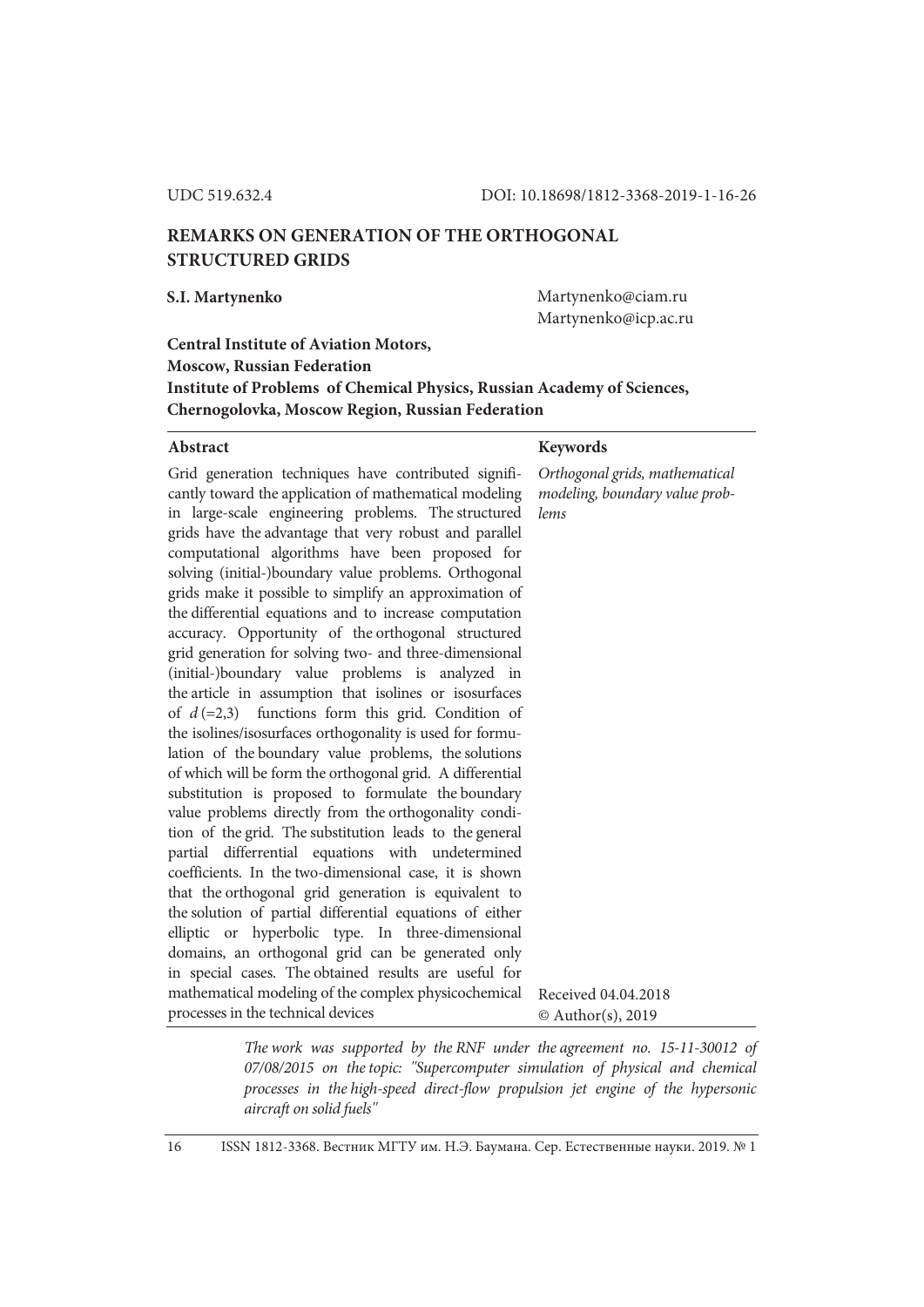**Introduction.** The rapid development of computers and mathematical modeling methods had a strong influence on mechanical engineering: a significant amount of experimental research in the new technology development can be replaced by mathematical modeling results. This significantly reduces the time and cost of research and development work. However, in the early 1990s, it became clear that the greatest effect from the use of mathematical modeling methods in mechanical engineering was achieved using specialized software built on the ''black box'' principle. The user of such software is busy only with setting the task (i.e., setting the geometry region, initial and boundary conditions, choosing materials and equations describing processes, etc.) analyzing the results, and computational experiment details are not available to him. Software packages, arranged according to the ''black box'' principle, are a powerful tool in the hands of an engineer that will allow him to concentrate on optimizing work processes occurring in developed technical devices, rather than wasting time writing and debugging computer programs.

All the problems associated with the creation of modern mathematical modeling software can be divided into three groups: 1) ''physical''; 2) "mathematical"; 3) "computer". ''Physical'' problems are associated with the mathematical description difficulty of complex physicochemical processes, such as hydrodynamics and heat and mass transfer processes in multiphase reactive media, turbulent transfer, etc. ''Computer'' problems arise due to compatibility difficulties of various and quickly updated software and hardware, and ''mathematical'' problems are associated with the formalizing complexity of computational experiment main stages: building a computational grid, approximating the fundamental (non-)linear (integro-)differential equations and the effective solution of ill-conditioned systems of high order linear algebraic equations on a sequential or parallel computer. The complexity of ''physical'' problems is due to the diversity of the processes being modeled and their mathematical description depth, the ''mathematical'' problems are the result of insufficient knowledge of the underlying (non-)linear (integro-)differential equations and insufficiently developed methods for the numerical solution of mathematical physics equations.

Currently, several software packages, such as *STAR-CD*, *CFX*, *FLUENT*, *PHOENICS*, *SIGMAFLOW* and mesh generators, such as *ICEM CFD*, *Gambit*, *NETGEN,* etc., are developed and widely used for engineering calculations. The listed programs are still very far from perfect, although they can significantly reduce the mathematical modeling disadvantages.

Computational grid characteristics strongly influence the computation time and the obtained solution accuracy. On the one hand, in a region with a comp-

ISSN 1812-3368. Вестник МГТУ им. Н.Э. Баумана. Сер. Естественные науки. 2019. № 1 17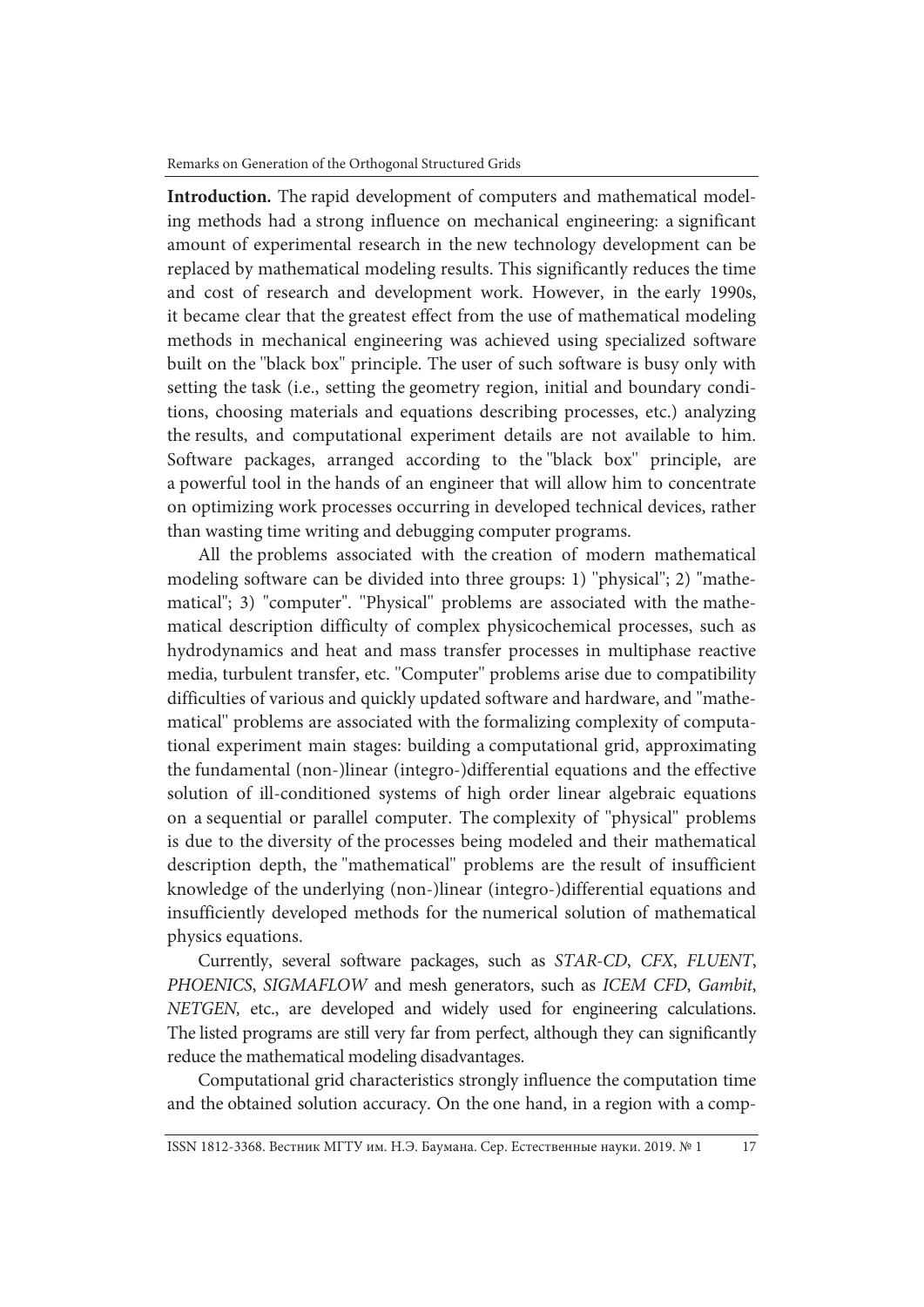lex geometry, it is easier to construct an unstructured grid, but it is more difficult to solve grid equations (in modern packages algebraic multigrid methods are most often used [1], which do not use information about the grid). On the other hand, it is more difficult to construct a regular grid in the same area, but it is easier to solve grid equations (for example, to apply geometric multigrid methods [1] that use grid information). In modern software packages, it is often the grid type that determines the choice of an iterative method for solving (linearized) grid equations obtained as a result of approximation of the original (non)linear (integro-)differential equations of a mathematical model.

Previously it was assumed that the Seidel method is completely unsuitable for numerical solution of boundary value problems, since it requires performing  $O(N^2)$  arithmetic operations in the two-dimensional case, where *N* is the number of unknowns vector components of the resulting linear algebraic equations system (for a single equation, *N* is the number of grid nodes) [2]. The use of upper relaxation method makes it possible to reduce arithmetic operations cost to  $O(N^{3/2})$  arithmetic operations [2], however, the problem of finding the relaxation parameter optimal value immediately arises [3]. The complexity of classical multigrid methods is even lower. These methods cannot be represented as a unified algorithm, but with optimal adaptation of their problem-dependent components, have a minimal (unimprovable) complexity  $O(N)$  of arithmetic operations. In other words, the lower the computational algorithm complexity, the lower the computation formalization level and the more difficult it is to use such an algorithm in software built on the ''black box'' principle. It is obvious that the fundamental idea of the first multigrid algorithm author, R.P. Fedorenko, described in [4], has a powerful potential, but the classical multigrid methods in their present form are difficult to use in ''black box'' software, due to problems associated with optimizing their problem-dependent components. In addition, the classical multigrid methods do not allow to effectively parallelizing smoothing iterations, especially on coarse grids [1].

In the early 1990s, it was done the attempt to realize a different form of R.P. Fedorenko fundamental idea, for this purpose, the basic multigrid principle was used in the single-mesh algorithm [5−7]. The developed iterative method for the numerical solution of boundary value problems is called *robust multigrid technique* (RMT). It was shown that if the computational grid is structured (that is, regular, but generating a special sequence of subgrids — a multigrid structure), the complexity of the Seidel method can be reduced to  $O(N \lg N)$ arithmetic operations without involving problem-dependent components. In addition, it was shown in [5, 6, 8], that the maximum parallelization efficiency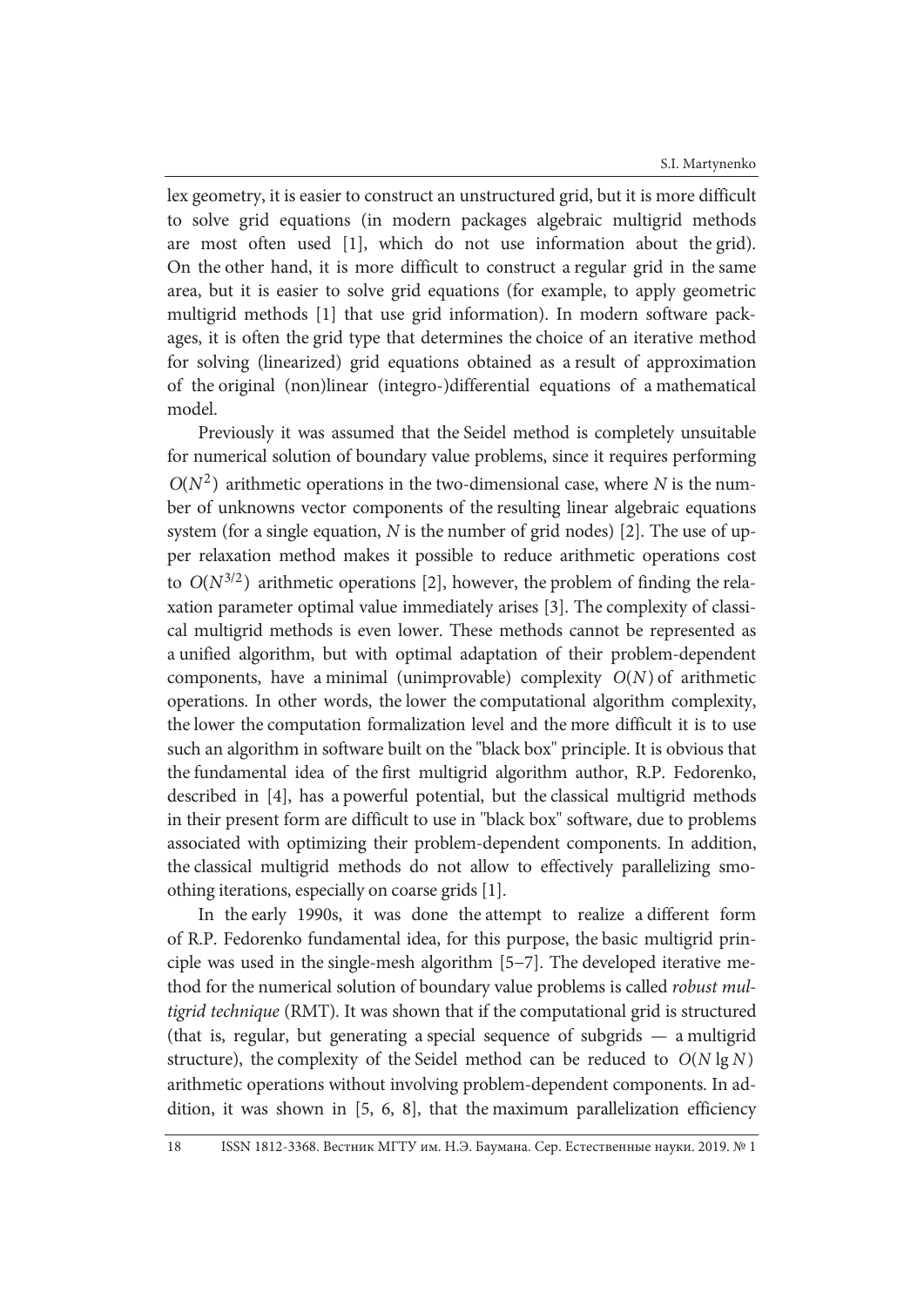(as compared to an unimproved sequential algorithm, which has the complexity of  $O(N)$  arithmetic operations) will be independent of the number of processors used. Thus, RMT has a minimum of problem-dependent components, such as the Seidel single-grid method (criterion for stopping iterations, the lower relaxation parameter for nonlinear problems and the ordering of unknowns for anisotropic problems), and close to the optimal  $O(N \lg N)$  arithmetic operations comparable to the classical multigrid methods. The most serious limitation for RMT is the structured computational grid requirement.

Currently, there are many ways to build grids, but all known grid generation algorithms have a low level of formalization and parallelism, and, as a rule, require expert evaluation of the built mesh quality [9, 10]. Often the grid should be changed in the process of solving mathematical model equations, adapting to the features of the solution and (or) changing the region. The development of a robust algorithm for constructing adaptive grids in multiply connected areas is one of the key problems of the mathematical apparatus for modern software tools designed to solve engineering problems.

In terms of practical application, the key problem is the development of a robust structured grids generator in areas with complex geometry, which can later be used to numerically solve boundary and initial-boundary problems with the help of RMT. Of particular theoretical and practical interest are orthogonal grids, which make it possible to significantly simplify the approximation of the original (non)linear (integro-)differential equations of a mathematical model.

The *purpose* of this work is to study the possibility of constructing orthogonal computational grids in two- and three-dimensional areas.

**Governing equations for orthogonal computational grids.** Consider the three-dimensional case and assume that the computational grid is formed by isosurfaces  $U(x, y, z) = \text{const}, V(x, y, z) = \text{const}$  and  $W(x, y, z) = \text{const}$ , where *U*, *V* and *W* are some functions. Let  $(x_0, y_0, z_0)$  be some intersection point of three isosurfaces. We construct tangent planes to isosurfaces  $U(x, y, z) = \text{const}$ ,  $V(x, y, z) =$ const and  $W(x, y, z) =$ const, at a point  $(x_0, y_0, z_0)$  and require that these planes be mutually perpendicular. Due to the fact that the point  $(x_0, y_0, z_0)$ is chosen arbitrarily, the condition of mutual perpendicularity of the tangent planes will take the form

$$
U'_{x} V'_{x} + U'_{y} V'_{y} + U'_{z} V'_{z} = 0; \qquad (1a)
$$

$$
V'_x W'_x + V'_y W'_y + V'_z W'_z = 0;
$$
 (1b)

$$
W'_x U'_x + W'_y U'_y + W'_z U'_z = 0.
$$
 (1c)

\n
$$
ISSN 1812-3368
$$
, Вестник МГТУ им. Н.Э. Баумана. Сер. Естественные науки. 2019. № 1\n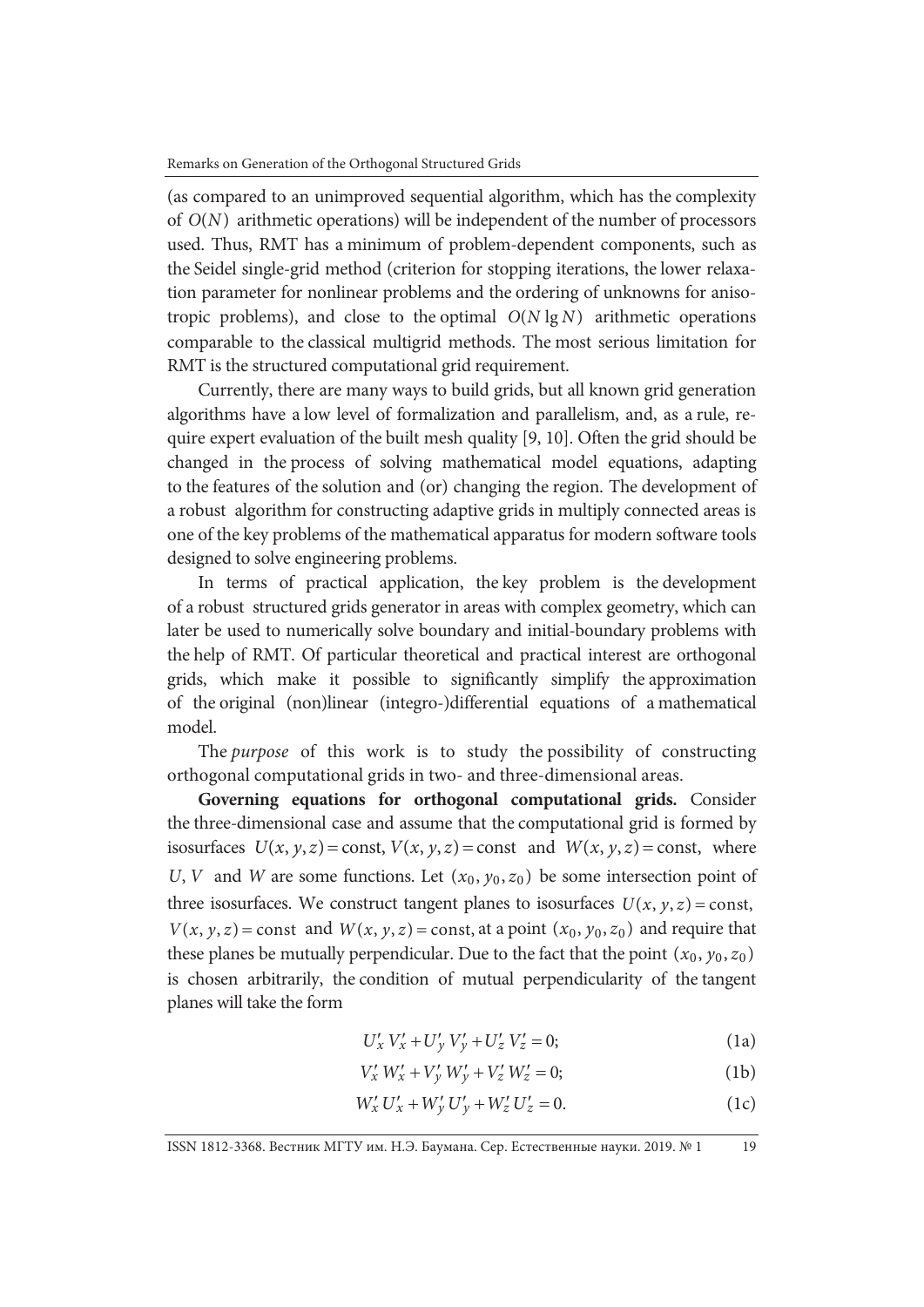A computational grid, formed by isosurfaces  $U(x, y, z) = \text{const}, V(x, y, z) =$ = const and  $W(x, y, z)$  = const, is called orthogonal if the functions *U*, *V* and *W* satisfy the orthogonality condition (1a)−(1c). The task is to build such a system of differential equations, the solution of which are functions *U*, *V* and *W* satisfying the orthogonality condition (1a)–(1c). Then the generation of an orthogonal grid in a certain region will be reduced to the solution of this system and the construction of isosurfaces  $U(x, y, z) = \text{const}$ ,  $V(x, y, z) = \text{const}$ and  $W(x, y, z) =$  const.

We represent functions *U*, *V* and *W* in the form

$$
U = a_{11}\Psi'_{x} + a_{12}\Psi'_{y} + a_{13}\Psi'_{z} + b_{11}\Phi'_{x} + b_{12}\Phi'_{y} ++ b_{13}\Phi'_{z} + c_{11}\Lambda'_{x} + c_{12}\Lambda'_{y} + c_{13}\Lambda'_{z};
$$
 (2a)

$$
V = a_{21} \Psi'_{x} + a_{22} \Psi'_{y} + a_{23} \Psi'_{z} + b_{21} \Phi'_{x} + b_{22} \Phi'_{y} ++ b_{23} \Phi'_{z} + c_{21} \Lambda'_{x} + c_{22} \Lambda'_{y} + c_{23} \Lambda'_{z};
$$
 (2b)

$$
W = a_{31} \Psi'_x + a_{32} \Psi'_y + a_{33} \Psi'_z + b_{31} \Phi'_x + b_{32} \Phi'_y ++ b_{33} \Phi'_z + c_{31} \Lambda'_x + c_{32} \Lambda'_y + c_{33} \Lambda'_z,
$$
 (2c)

where  $a_{ij}, b_{ij}, c_{ij}, i, j = 1, 2, 3$ , are some coefficients;  $\Psi$ ,  $\Phi$  and  $\Lambda$  are some functions. For convenience of transformations, we introduce the notation

$$
x = \zeta_1, \quad y = \zeta_2, \quad z = \zeta_3,
$$
  

$$
U = \Theta_1, \quad V = \Theta_2, \quad W = \Theta_3.
$$

Then equations (2a)−(2c) take the form

$$
\Theta_i = \sum_{n=1}^{3} (a_{in} \Psi'_{\zeta_n} + b_{in} \Phi'_{\zeta_n} + c_{in} \Lambda'_{\zeta_n}), \ \ i = 1, 2, 3,
$$
 (3)

i.e., values  $i = 1, 2, 3$  correspond equations (2a), (2b) and (2c). Differentiation of (3) leads to

$$
\left(\Theta_{i}\right)'_{\zeta_{k}} = \sum_{n=1}^{3} \left(a_{in} \Psi''_{\zeta_{n}\zeta_{k}} + b_{in} \Phi''_{\zeta_{n}\zeta_{k}} + c_{in} \Lambda''_{\zeta_{n}\zeta_{k}}\right), \quad i, k = 1, 2, 3;
$$

$$
\left(\Theta_{j}\right)'_{\zeta_{k}} = \sum_{l=1}^{3} \left(a_{jl} \Psi''_{\zeta_{l}\zeta_{k}} + b_{jl} \Phi''_{\zeta_{l}\zeta_{k}} + c_{jl} \Lambda''_{\zeta_{l}\zeta_{k}}\right), \quad j, k = 1, 2, 3.
$$

Taking into account the accepted notation, the condition of the grid orthogonality (1) takes the form

20 ISSN 1812-3368. Вестник МГТУ им. Н.Э. Баумана. Сер. Естественные науки. 2019. № 1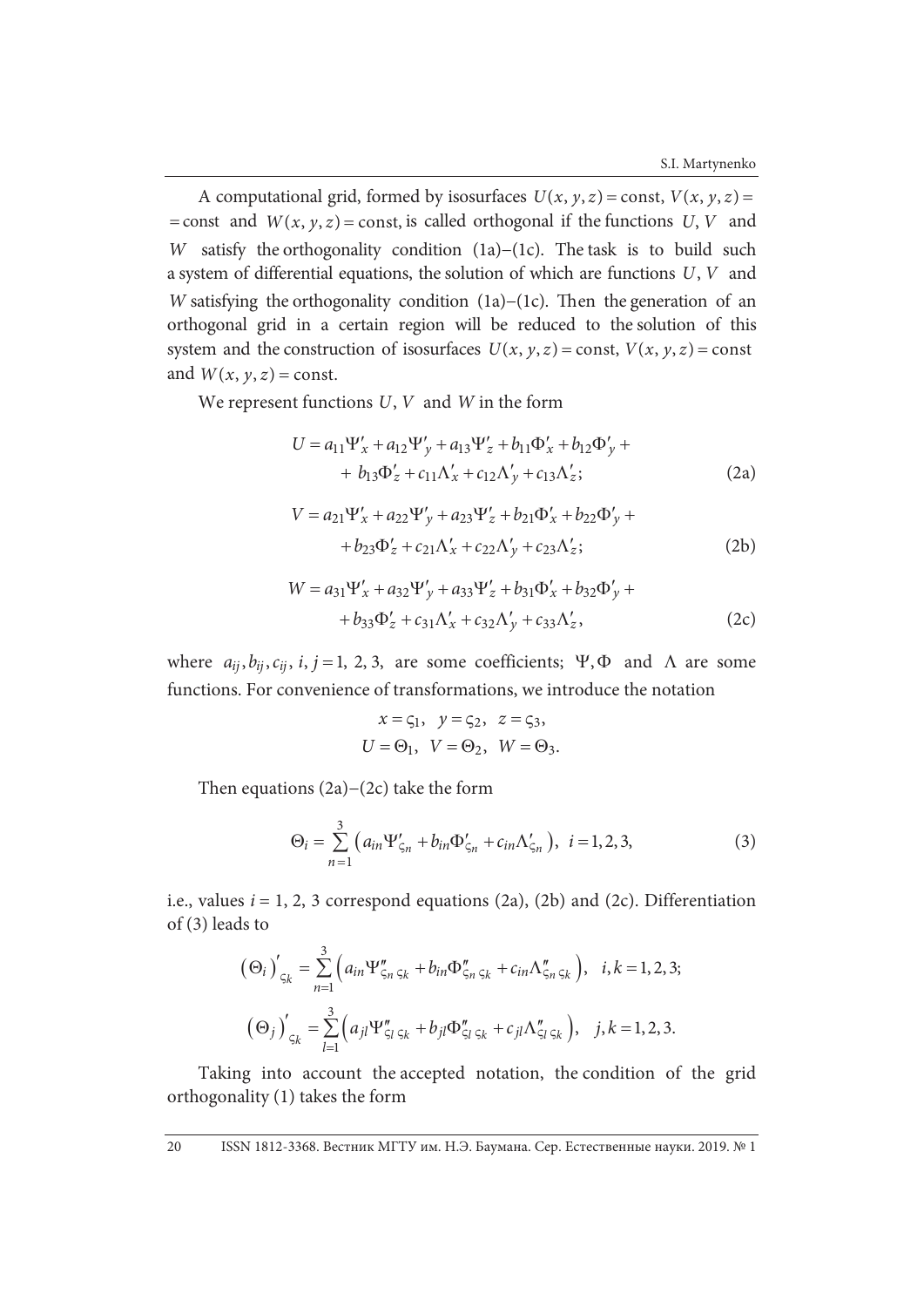Remarks on Generation of the Orthogonal Structured Grids

$$
0 = \sum_{k=1}^{3} (\Theta_{i})'_{\varsigma_{k}} (\Theta_{j})'_{\varsigma_{k}} = \sum_{k,n,l=1}^{3} (a_{in}a_{jl} \Psi''_{\varsigma_{n}\varsigma_{k}} \Psi''_{\varsigma_{l}\varsigma_{k}} + a_{in}b_{jl} \Psi''_{\varsigma_{n}\varsigma_{k}} \Phi''_{\varsigma_{l}\varsigma_{k}} ++ a_{in}c_{jl} \Psi''_{\varsigma_{n}\varsigma_{k}} \Lambda''_{\varsigma_{l}\varsigma_{k}} + a_{jl}b_{in} \Phi''_{\varsigma_{n}\varsigma_{k}} \Psi''_{\varsigma_{l}\varsigma_{k}} + b_{in}b_{jl} \Phi''_{\varsigma_{n}\varsigma_{k}} \Phi''_{\varsigma_{l}\varsigma_{k}} ++ b_{in}c_{jl} \Phi''_{\varsigma_{n}\varsigma_{k}} \Lambda''_{\varsigma_{l}\varsigma_{k}} + a_{jl}c_{in} \Lambda''_{\varsigma_{n}\varsigma_{k}} + \Psi''_{\varsigma_{l}\varsigma_{k}} ++ b_{jl}c_{in} \Lambda''_{\varsigma_{n}\varsigma_{k}} \Phi''_{\varsigma_{l}\varsigma_{k}} + c_{in}c_{jl} \Lambda''_{\varsigma_{n}\varsigma_{k}} \Lambda''_{\varsigma_{l}\varsigma_{k}} \big), \tag{4}
$$

where  $i=1$ ,  $j=2$  correspond to (1a),  $i=2$ ,  $j=3$  correspond to (1b) and  $i = 3$ ,  $j = 1$  correspond to (1c). In view of the identity

$$
\sum_{n,l=1}^{3} a_{in} b_{jl} \Psi_{\zeta_n \zeta_k}'' \Phi_{\zeta_l \zeta_k}'' + \sum_{n,l=1}^{3} a_{jl} b_{in} \Phi_{\zeta_n \zeta_k}'' \Psi_{\zeta_l \zeta_k}'' =
$$
  
= 
$$
\sum_{n,l=1}^{3} (a_{in} b_{jl} + a_{jn} b_{il}) \Psi_{\zeta_n \zeta_k}'' \Phi_{\zeta_l \zeta_k}''
$$

individual terms in (4) can be combined, then

$$
0 = \sum_{k,n,l=1}^{3} \left( a_{in} a_{jl} \Psi_{\zeta_{n}\zeta_{k}}'' \Psi_{\zeta_{l}\zeta_{k}}'' + \left( a_{in} b_{jl} + a_{jn} b_{il} \right) \Psi_{\zeta_{n}\zeta_{k}}'' \Phi_{\zeta_{l}\zeta_{k}}'' + \right. \\ \left. + \left( a_{in} c_{jl} + a_{jn} c_{il} \right) \Psi_{\zeta_{n}\zeta_{k}}'' \Lambda_{\zeta_{l}\zeta_{k}}'' + b_{in} b_{jl} \Phi_{\zeta_{n}\zeta_{k}}'' \Phi_{\zeta_{l}\zeta_{k}}'' + \right. \\ \left. + \left( b_{in} c_{jl} + b_{jn} c_{il} \right) \Phi_{\zeta_{n}\zeta_{k}}'' \Lambda_{\zeta_{l}\zeta_{k}}'' + c_{in} c_{jl} \Lambda_{\zeta_{n}\zeta_{k}}'' \Lambda_{\zeta_{l}\zeta_{k}}'' \right). \tag{5}
$$

Now we transform the "diagonal" terms in (5):

$$
\sum_{k,n,l=1}^{3} a_{in} a_{jl} \Psi_{\zeta_n \zeta_k}'' \Psi_{\zeta_l \zeta_k}'' = \sum_{k,m=1}^{3} a_{im} a_{jm} (\Psi_{\zeta_m \zeta_k}''')^2 + + \sum_{k=1}^{3} \sum_{n=1}^{2} \sum_{l=n+1}^{3} (a_{in} a_{jl} + a_{il} a_{jn}) \Psi_{\zeta_n \zeta_k}'' \Psi_{\zeta_l \zeta_k}''';
$$
(6a)

$$
\sum_{k,n,l=1}^{3} b_{in}b_{jl}\Phi_{\zeta_n\,\zeta_k}''\Phi_{\zeta_l\,\zeta_k}'' = \sum_{k,m=1}^{3} b_{im}b_{jm} \left(\Phi_{\zeta_m\,\zeta_k}''\right)^2 + + \sum_{k=1}^{3} \sum_{n=1}^{2} \sum_{l=n+1}^{3} \left(b_{in}b_{jl} + b_{il}b_{jn}\right)\Phi_{\zeta_n\,\zeta_k}''\Phi_{\zeta_l\,\zeta_k}'';
$$
(6b)

$$
\sum_{k,n,l=1}^{3} c_{in}c_{jl}\Lambda_{\zeta_{n}\zeta_{k}}''\Lambda_{\zeta_{l}\zeta_{k}}'' = \sum_{k,m=1}^{3} c_{im}c_{jm}\left(\Lambda_{\zeta_{m}\zeta_{k}}''\right)^{2} + + \sum_{k=1}^{3} \sum_{n=1}^{2} \sum_{l=n+1}^{3} \left(c_{in}c_{jl} + c_{il}c_{jn}\right)\Lambda_{\zeta_{n}\zeta_{k}}''\Lambda_{\zeta_{l}\zeta_{k}}''.
$$
 (6c)

ISSN 1812-3368. Вестник МГТУ им. Н.Э. Баумана. Сер. Естественные науки. 2019. № 1 21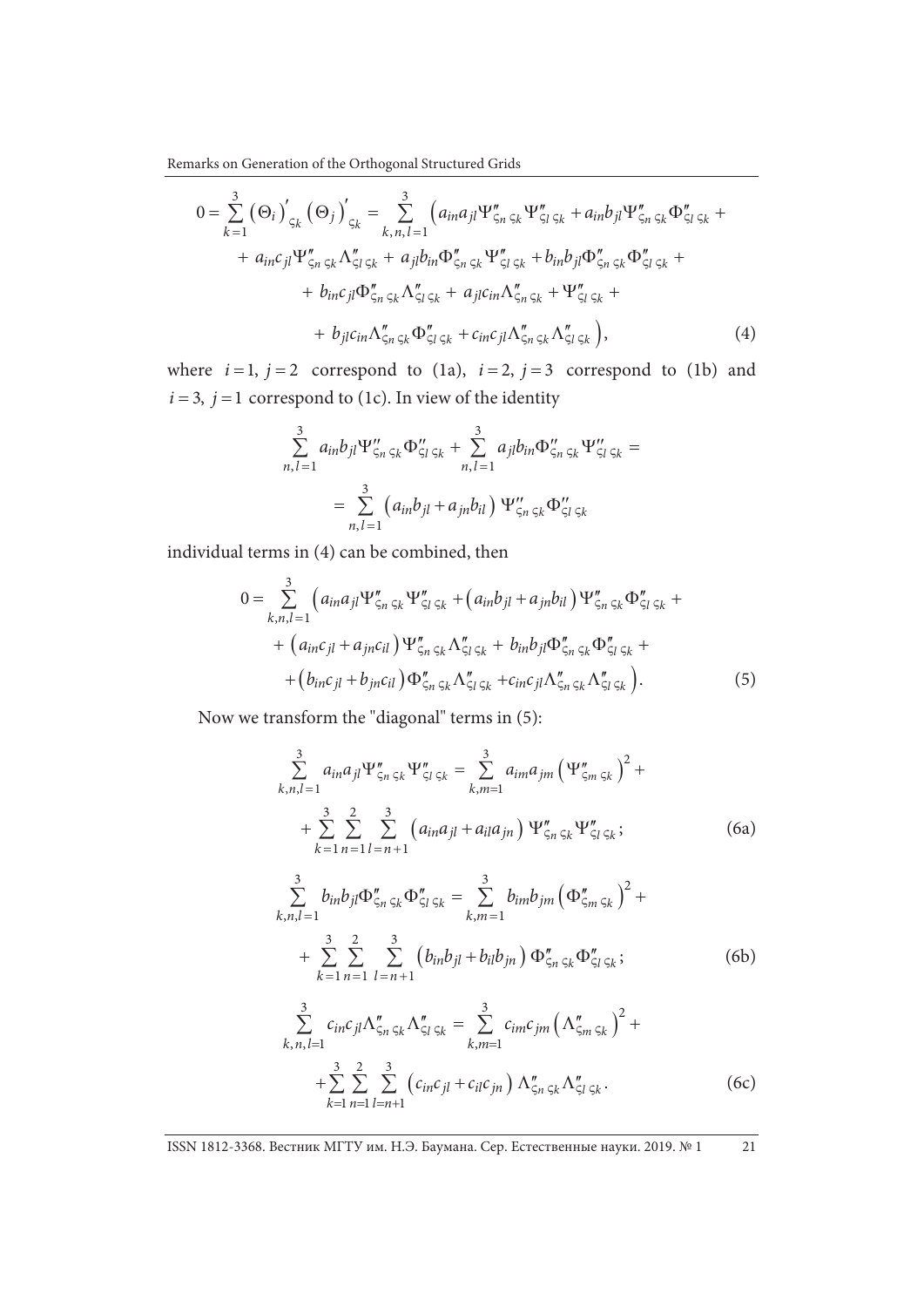We note that the first terms in the right-hand side of (6a)−(6c) can be converted as follows:

$$
\sum_{k,m=1}^{3} a_{im} a_{jm} (\Psi''_{\zeta_m \zeta_k})^2 = \sum_{k=1}^{3} a_{ik} a_{jk} (\Psi''_{\zeta_k \zeta_k})^2 + + \sum_{n=1}^{2} \sum_{l=n+1}^{3} (a_{in} a_{jn} + a_{il} a_{jl}) (\Psi''_{\zeta_l \zeta_k})^2; \tag{7a}
$$

$$
\sum_{k,m=1}^{3} b_{im} b_{jm} (\Phi''_{\zeta_m \zeta_k})^2 = \sum_{k=1}^{3} b_{ik} b_{jk} (\Phi''_{\zeta_k \zeta_k})^2 + + \sum_{n=1}^{2} \sum_{l=n+1}^{3} (b_{in} b_{jn} + b_{il} b_{jl}) (\Phi''_{\zeta_l \zeta_k})^2; \tag{7b}
$$

$$
\sum_{k,m=1}^{3} c_{im}c_{jm} \left( \Lambda_{\zeta_{m}\zeta_{k}}'' \right)^{2} = \sum_{k=1}^{3} c_{ik}c_{jk} \left( \Lambda_{\zeta_{k}\zeta_{k}}'' \right)^{2} + \\ + \sum_{n=1}^{2} \sum_{l=n+1}^{3} \left( c_{in}c_{jn} + c_{il}c_{jl} \right) \left( \Lambda_{\zeta_{l}\zeta_{k}}'' \right)^{2} . \tag{7c}
$$

Substituting (7a)−(7c) into (6a)−(6c), and (6a)−(6c) into (5), we obtain the final equation

$$
0 = \sum_{k=1}^{3} a_{ik} a_{jk} \left( \Psi_{\zeta_k}'' \right)^2 + \sum_{n=1}^{2} \sum_{l=n+1}^{3} \left( a_{in} a_{jn} + a_{il} a_{jl} \right) \left( \Psi_{\zeta_l \zeta_n}'' \right)^2 +
$$
  
+ 
$$
\sum_{k=1}^{3} \sum_{n=1}^{2} \sum_{l=n+1}^{3} \left( a_{in} a_{jl} + a_{il} a_{jn} \right) \Psi_{\zeta_n \zeta_k}'' \Psi_{\zeta_l \zeta_k}'' +
$$
  
+ 
$$
\sum_{k=1}^{3} b_{ik} b_{jk} \left( \Phi_{\zeta_k \zeta_k}'' \right)^2 + \sum_{n=1}^{2} \sum_{l=n+1}^{3} \left( b_{in} b_{jn} + b_{il} b_{jl} \right) \left( \Phi_{\zeta_l \zeta_n}'' \right)^2 +
$$
  
+ 
$$
\sum_{k=1}^{3} \sum_{n=1}^{2} \sum_{l=n+1}^{3} \left( b_{in} b_{jl} + b_{il} b_{jn} \right) \Phi_{\zeta_n \zeta_k}'' \Phi_{\zeta_l \zeta_k}'' + \sum_{k=1}^{3} c_{ik} c_{jk} \left( \Lambda_{\zeta_k \zeta_k}'' \right)^2 +
$$
  
+ 
$$
\sum_{n=1}^{2} \sum_{l=n+1}^{3} \left( c_{in} c_{jn} + c_{il} c_{jl} \right) \left( \Lambda_{\zeta_l \zeta_n}'' \right)^2 + \sum_{k=1}^{3} \sum_{n=1}^{2} \sum_{l=n+1}^{3} \left( c_{in} c_{jl} + c_{il} c_{jn} \right) \Lambda_{\zeta_n \zeta_k}'' \Lambda_{\zeta_l \zeta_k}'' +
$$
  
+ 
$$
\sum_{k,n,l=1}^{3} \left( \left( a_{in} b_{jl} + a_{jn} b_{il} \right) \Psi_{\zeta_n \zeta_k}'' \Phi_{\zeta_l \zeta_k}'' + \left( a_{in} c_{jl} + a_{jn} c_{il} \right) \Psi_{\zeta_n \zeta_k}'' \Lambda_{\zeta_l \zeta_k}'' +
$$
  
+ 
$$
\left( b_{in} c_{jl} + b_{jn} c_{il} \right) \Phi_{\zeta_n \
$$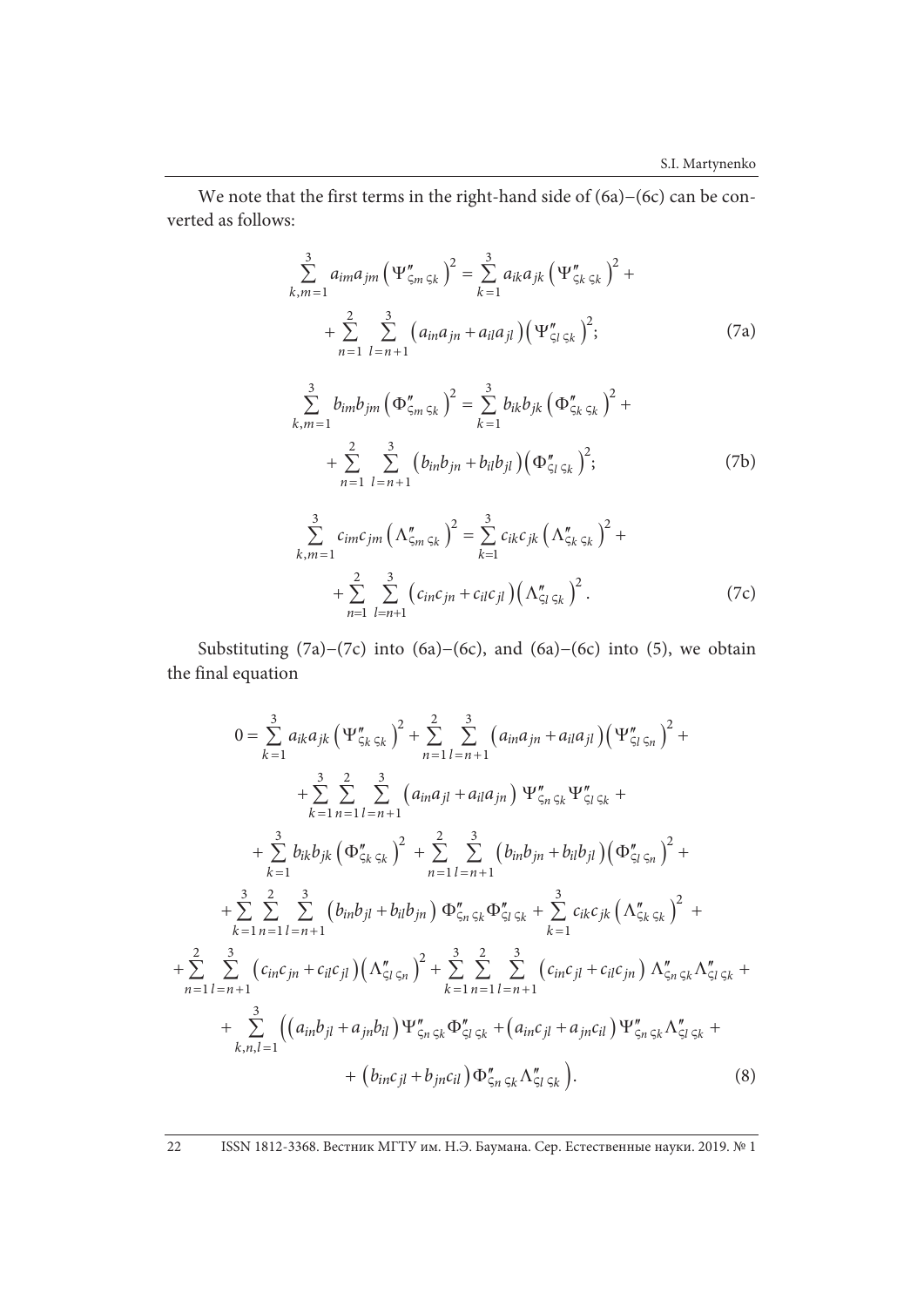Recall that expression (8) contains 27 indefinite coefficients by choosing which properly this equation can be significantly simplified. Next, we consider the two- and three-dimensional cases.

**2D orthogonal grids.** The two-dimensional case matches the set  $i = 1$ ,  $j = 2$ ,  $\Phi = \Lambda = 0$  and  $(\cdot)'_z = 0$ . Then (8) is reduced to

$$
a_{11}a_{21} (\Psi''_{xx})^2 + a_{12}a_{22} (\Psi''_{yy})^2 + (a_{11}a_{21} + a_{12}a_{22}) (\Psi''_{xy})^2 + + (a_{11}a_{22} + a_{12}a_{21}) \Psi''_{xx} \Psi''_{xy} + (a_{11}a_{22} + a_{12}a_{21}) \Psi''_{xy} \Psi''_{yy} = 0.
$$

We assume  $a_{11} = a_{12} = a_{21} = -a_{22} = 1$ , we arrive at the following statement.

**Statement 1.** Let the function  $\Psi(x, y)$  satisfies equality

$$
\left(\Psi''_{xx}\right)^2 = \left(\Psi''_{yy}\right)^2. \tag{9}
$$

*Then the isolines of the functionsU and V*, *defined as* 

$$
U = \Psi_x' + \Psi_y';\tag{10}
$$

$$
V = \Psi_x' - \Psi_y',\tag{11}
$$

*form an orthogonal grid.* 

As  $0 = (\Psi''_{xx})^2 - (\Psi''_{yy})^2 = (\Psi''_{xx} + \Psi''_{yy}) (\Psi''_{xx} - \Psi''_{yy})$ , two special cases are possible.

**Statement 2.** Let the function  $\Psi(x, y)$  satisfy the Laplace equation

$$
\Psi_{xx}'' + \Psi_{yy}'' = 0. \tag{12}
$$

*Then the isolines of the functions U and V defined as (10) and (11) form an orthogonal grid, and these functions satisfy the Laplace equation and the Cauchy — Riemann conditions.* 

**◀** From (10) and (11) follows

$$
U + V = 2\Psi_x';\t\t(13)
$$

$$
U - V = 2\Psi_y'.
$$
\n<sup>(14)</sup>

Differentiating (13) by *x* and differentiating (14) by *y* then summing them up considering (12), we get

$$
U'_{x} + V'_{x} + U'_{y} - V'_{y} = 2(\Psi''_{xx} + \Psi''_{yy}) = 0.
$$
 (15)

Likewise differentiating (13) by *y* and differentiating (14) by *x* and taking into account the theorem on independence of a mixed derivative of the differentiation order, we obtain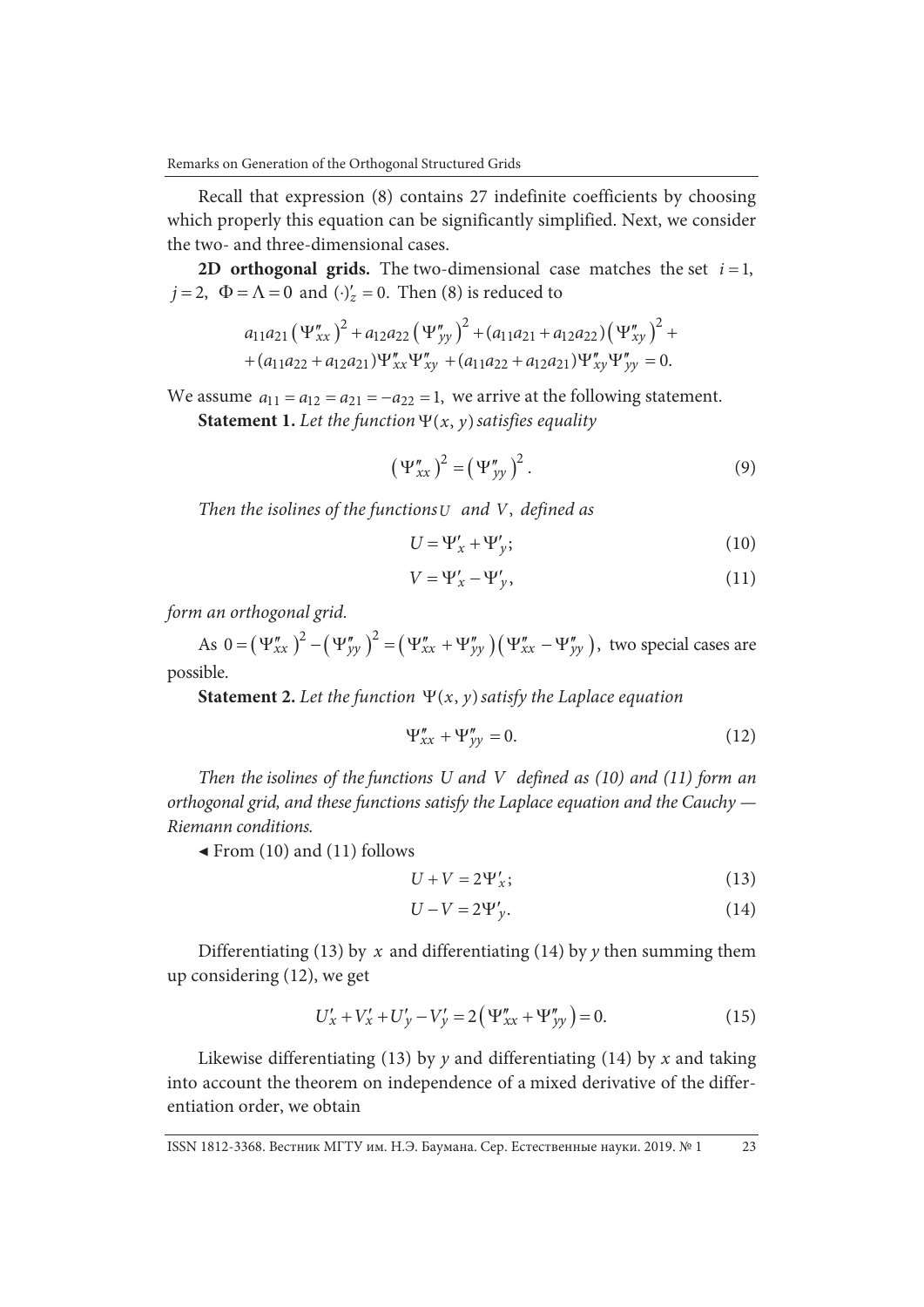S.I. Martynenko

$$
U'_{y} + V'_{y} = U'_{x} - V'_{x}.
$$
 (16)

Summation and subtraction (15) and (16) leads to the Cauchy — Riemann conditions  $U'_x - V'_y = 0$  and  $U'_y + V'_x = 0$ , which lead to the Laplace equations  $U''_{xx} + U''_{yy} = 0$  and  $V''_{xx} + V''_{yy} = 0$ . In this case, a general view of the functions *U* and *V* is  $U(x, y) = f_1(x + iy) + f_2(x - iy)$  and  $V(x, y) = g_1(x + iy) +$  $+ g_2(x - iy)$ .

**Statement 3.** Let a function  $\Psi(x, y)$  satisfy an equation of hyperbolic type

$$
\Psi_{xx}^{\prime\prime} - \Psi_{yy}^{\prime\prime} = 0. \tag{17}
$$

*Then the isolines of the functions U and V*, *defined as (10) and (11) form an orthogonal grid, and the functions satisfy an equation of hyperbolic type.* 

**◀** Analogically the differentiating (13) and (14) based on (17) leads to  $U'_x - U'_y = 0$  and  $V'_x + V'_y = 0$ , which implies that  $U''_{xx} - U''_{yy} = 0$  and  $V''_{xx} - V''_{yy} = 0$ . In this case, a general view of the functions *U* and *V* is  $U(x, y) =$  $f_1(x + y) + f_2(x - y)$  and  $V(x, y) = g_1(x + y) + g_2(x - y)$ .

In the two-dimensional case, orthogonal grids are most often constructed using the Laplace equations, and the grid is thickened by the appropriate construction of contour lines.

**3D orthogonal grids.** Let us return to (8) and analyze the possibility of orthogonal grids constructing in the three-dimensional case. At first, we require that  $a_{ik}a_{jk} \neq 0$  at  $a_{in}a_{in} + a_{il}a_{jl} = 0$ . We have previously considered two-dimensional grids as a special case of three-dimensional grids. Now three-dimensional grids will be considered as a generalization of two-dimensional grids, i.e., we assume that some of the coefficients are already known from the analysis of the two-dimensional case, in particular  $a_{11} = a_{12} = a_{21} = -a_{22} = 1$ . Taking into account the symmetry of the transformations, expressions (2a)−(2c) take the form

$$
U = \Psi'_x + \Psi'_y + a_{13}\Psi'_z + b_{11}\Phi'_x + b_{12}\Phi'_y + b_{13}\Phi'_z + \Lambda'_x + c_{12}\Lambda'_y + \Lambda'_z;
$$
  
\n
$$
V = \Psi'_x - \Psi'_y + a_{23}\Psi'_z + b_{21}\Phi'_x + \Phi'_y + \Phi'_z + c_{21}\Lambda'_x + c_{22}\Lambda'_y + c_{23}\Lambda'_z;
$$
  
\n
$$
W = a_{31}\Psi'_x + a_{32}\Psi'_y + a_{33}\Psi'_z + b_{31}\Phi'_x + \Phi'_y - \Phi'_z + \Lambda'_x + c_{32}\Lambda'_y - \Lambda'_z.
$$

Condition  $a_{in}a_{in} + a_{il}a_{il} = 0$  for  $i = 1$ ,  $j = 2$  (i.e., equation (1a)) takes the form

$$
a_{11}a_{21} + a_{12}a_{22} = 0
$$
,  $n = 1$ ,  $l = 2$ ;  
\n $a_{11}a_{21} + a_{13}a_{23} = 0$ ,  $n = 1$ ,  $l = 3$ ;  
\n $a_{12}a_{22} + a_{13}a_{23} = 0$ ,  $n = 2$ ,  $l = 3$ .

24 ISSN 1812-3368. Вестник МГТУ им. Н.Э. Баумана. Сер. Естественные науки. 2019. № 1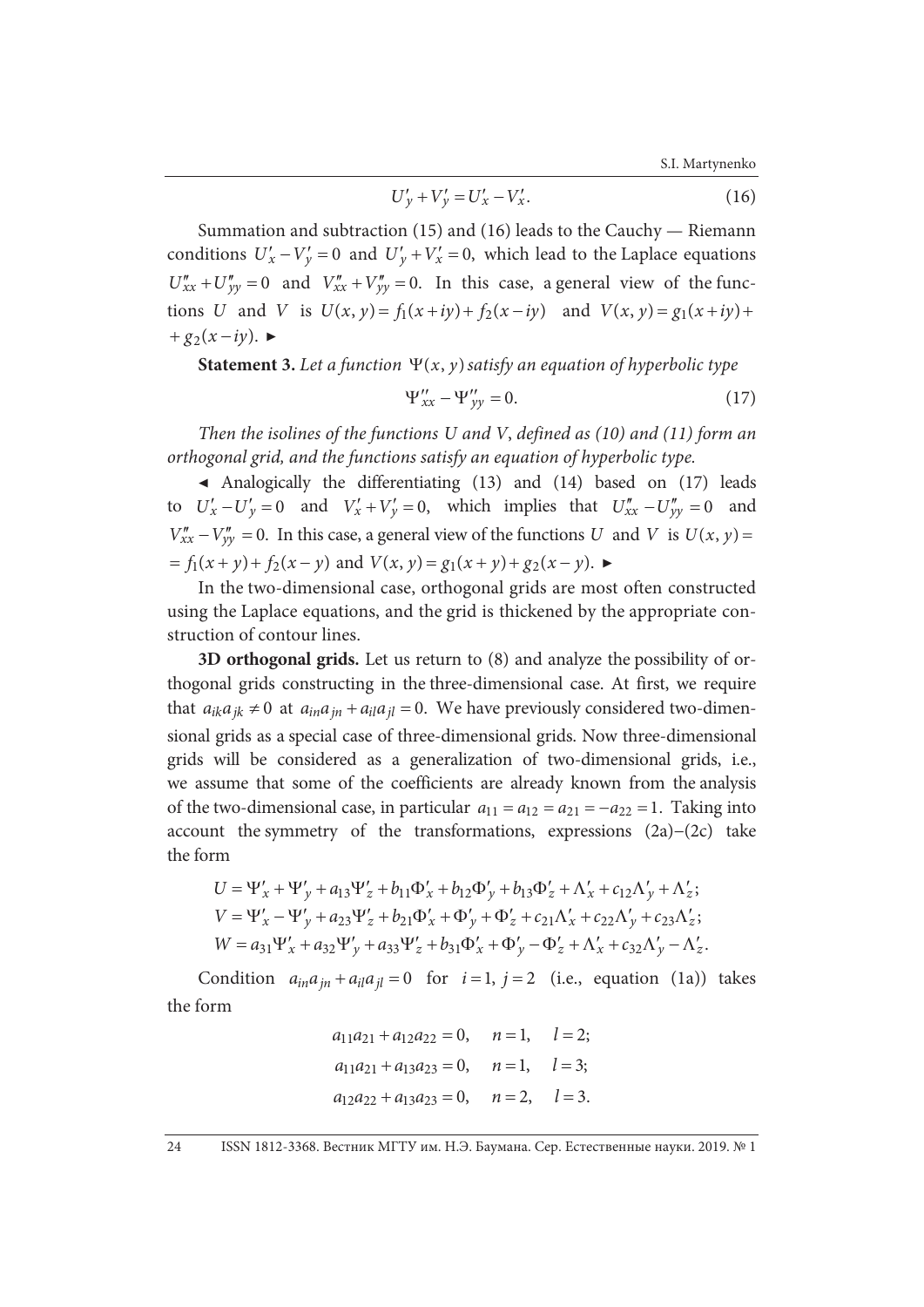If  $a_{11} = a_{12} = a_{21} = -a_{22} = 1$ , then the second and third equations are incompatible. It follows that the grid will be orthogonal only when  $\Psi'_z = 0$ . Further, it follows from (1b) that  $a_{31} = a_{32} = 0$ , i.e., the equations describing a three-dimensional orthogonal grid are

$$
U(x, y) = \Psi'_x + \Psi'_y;
$$
  
\n
$$
V(x, y) = \Psi'_x - \Psi'_y;
$$
  
\n
$$
W(z) = \varphi(z).
$$

Thus, in the three-dimensional case, an orthogonal grid can be constructed only in special cases:

1) if a three-dimensional region is formed by the movement of a certain surface along a guideline  $\varphi(z)$  with preservation of the condition  $\Psi'_z = 0$ . We can give the following example: orthogonal grids in the simplest bodies — parallelepiped, cylinder, etc.;

2) if the three-dimensional region is axisymmetric, that is, it is formed by rotating the two-dimensional region.

**Conclusion.** It is shown that there are two methods for constructing orthogonal grids (based on partial differential equations of elliptic and hyperbolic type or in an equivalent formulation related to minimizing the functional) in two-dimensional domains and two particular cases (displacement and rotation of an orthogonal two-dimensional mesh) in three-dimensional domains. Equation (8) can also be used to construct structured grids that are close to orthogonal.

### **Acknowledgments**

*The author is sincerely grateful to M.P. Galanin, Dr. Sc. (Phys.-Math.), Professor, for the interest in the work and critical discussion of the results obtained*.

Translated by V. Shumaev

## **REFERENCES**

[1] Trottenberg U., Oosterlee C.W., Schüller A. Multigrid. Academic Press, 2001.

[2] Marchuk G.I. Metody vychislitel'noy matematiki [Computational mathematics methods]. Moscow, Nauka Publ., 1989.

[3] Hageman L.A., Young D.M. Applied iterative methods. Academic Press, 1981.

[4] Fedorenko R.P. A relaxation method for solving elliptic difference equations. *USSR Comput. Math.* & *Math. Phys*., 1962, vol. 1, iss. 4, pp. 1092–1096. DOI: 10.1016/0041-5553(62)90031-9

[5] Martynenko S.I. Mnogosetochnaya tekhnologiya: teoriya i prilozheniya [Multigrid technology: theory and applications]. Moscow, Fizmatlit Publ., 2015.